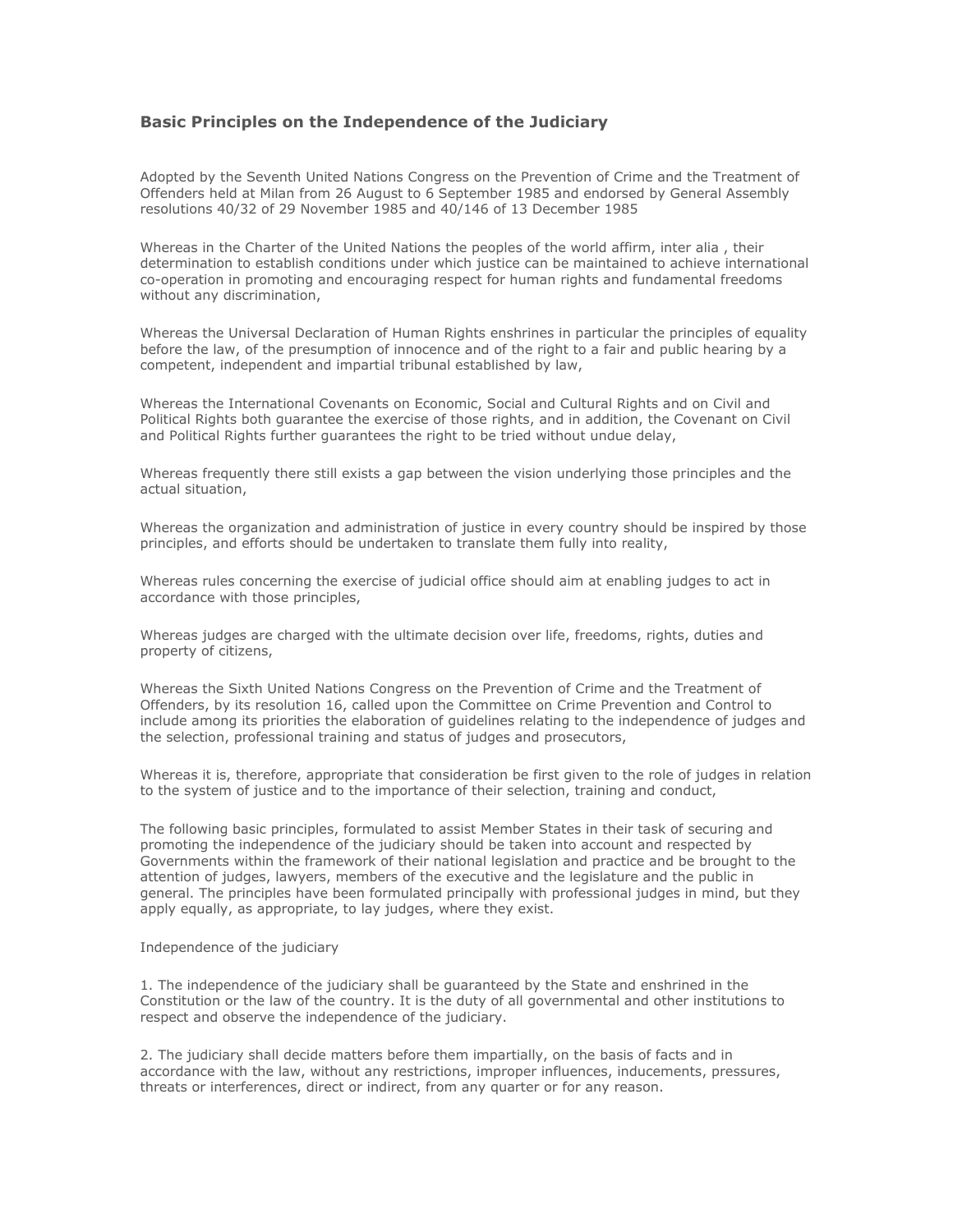3. The judiciary shall have jurisdiction over all issues of a judicial nature and shall have exclusive authority to decide whether an issue submitted for its decision is within its competence as defined by law.

4. There shall not be any inappropriate or unwarranted interference with the judicial process, nor shall judicial decisions by the courts be subject to revision. This principle is without prejudice to judicial review or to mitigation or commutation by competent authorities of sentences imposed by the judiciary, in accordance with the law.

5. Everyone shall have the right to be tried by ordinary courts or tribunals using established legal procedures. Tribunals that do not use the duly established procedures of the legal process shall not be created to displace the jurisdiction belonging to the ordinary courts or judicial tribunals.

6. The principle of the independence of the judiciary entitles and requires the judiciary to ensure that judicial proceedings are conducted fairly and that the rights of the parties are respected.

7. It is the duty of each Member State to provide adequate resources to enable the judiciary to properly perform its functions.

## Freedom of expression and association

8. In accordance with the Universal Declaration of Human Rights, members of the judiciary are like other citizens entitled to freedom of expression, belief, association and assembly; provided, however, that in exercising such rights, judges shall always conduct themselves in such a manner as to preserve the dignity of their office and the impartiality and independence of the judiciary.

9. Judges shall be free to form and join associations of judges or other organizations to represent their interests, to promote their professional training and to protect their judicial independence.

#### Qualifications, selection and training

10. Persons selected for judicial office shall be individuals of integrity and ability with appropriate training or qualifications in law. Any method of judicial selection shall safeguard against judicial appointments for improper motives. In the selection of judges, there shall be no discrimination against a person on the grounds of race, colour, sex, religion, political or other opinion, national or social origin, property, birth or status, except that a requirement, that a candidate for judicial office must be a national of the country concerned, shall not be considered discriminatory.

### Conditions of service and tenure

11. The term of office of judges, their independence, security, adequate remuneration, conditions of service, pensions and the age of retirement shall be adequately secured by law.

12. Judges, whether appointed or elected, shall have guaranteed tenure until a mandatory retirement age or the expiry of their term of office, where such exists.

13. Promotion of judges, wherever such a system exists, should be based on objective factors, in particular ability, integrity and experience.

14. The assignment of cases to judges within the court to which they belong is an internal matter of judicial administration.

#### Professional secrecy and immunity

15. The judiciary shall be bound by professional secrecy with regard to their deliberations and to confidential information acquired in the course of their duties other than in public proceedings, and shall not be compelled to testify on such matters.